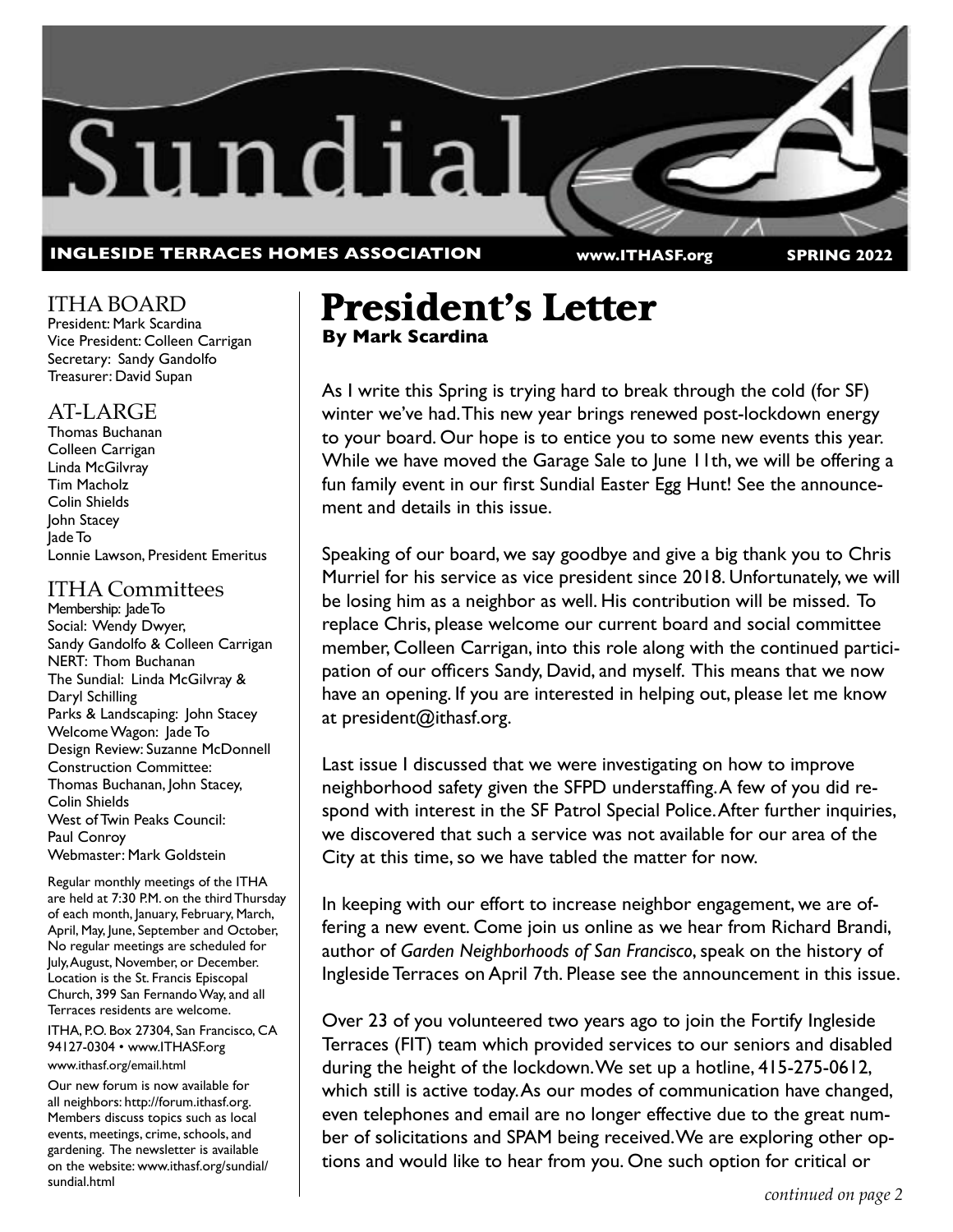### **President's letter**

*from page 1*

options and would like to hear from you. One such option for critical or timely communications is text messages as there are services for nonprofits such as us. I have also started a discussion in our Terraces Forum at http://forum.ithasf.org for us to share thoughts and questions.

Finally, as was announced at the picnic, our Sundial Park was approved as San Francisco Landmark 293 late last year. We have an application pending for a commemorative plaque which will also provide instructions on how to read the local time. Such a plaque existed back in 1913 but disappeared sometime in the 1920s. Stay tuned for an event announcement when we are ready to unveil its replacement.

Mark Scardina, President



# **ITHA Easter Egg Hunt at the Sundial!**



On Sunday, April 3 bring your little ones and baskets and join your neighbors for a fun-filled Easter Egg Hunt. Coffee, pastries and fun start at 10 am! Entrada Park at the Sundial.

Email events@ithasf.org to sign up so we can get an estimated head count or to volunteer.



# **ITHA To Host Neighborhood History Zoom on April 7**

The ITHA Board is excited to present a live Zoom presentation on the Garden Neighborhoods of San Francisco (including our own Ingleside Terraces), presented by the neighborhood historian (and West Portalite) Richard Brandi. The event will be held as a Zoom presentation on **Thursday, April 7 at 6 pm**.

Brandi will show visuals, cover the fascinating history of the Residence Parks, and answer questions at the end.

The Zoom link will be sent via the Ingleside Terraces email group (terraces@googlegroups.com), or if you need it sent to you directly, please email John Stacey at staceyinteractive@gmail.com

Mark your calendar! We're looking forward to seeing you there.

## **Mark Your Calendars!** *Upcoming Events in the Terraces* **Easter Egg Hunt @ the Sundial:**

SUNDAY, APRIL 3 at 10 am **Neighborhood History Zoom:**  THURSDAY, APRIL 7 at 6 pm.

**Garage Sale: SATURDAY, JUNE 11(See back** page for more information.)

**Annual Picnic: SUNDAY, OCTOBER 2**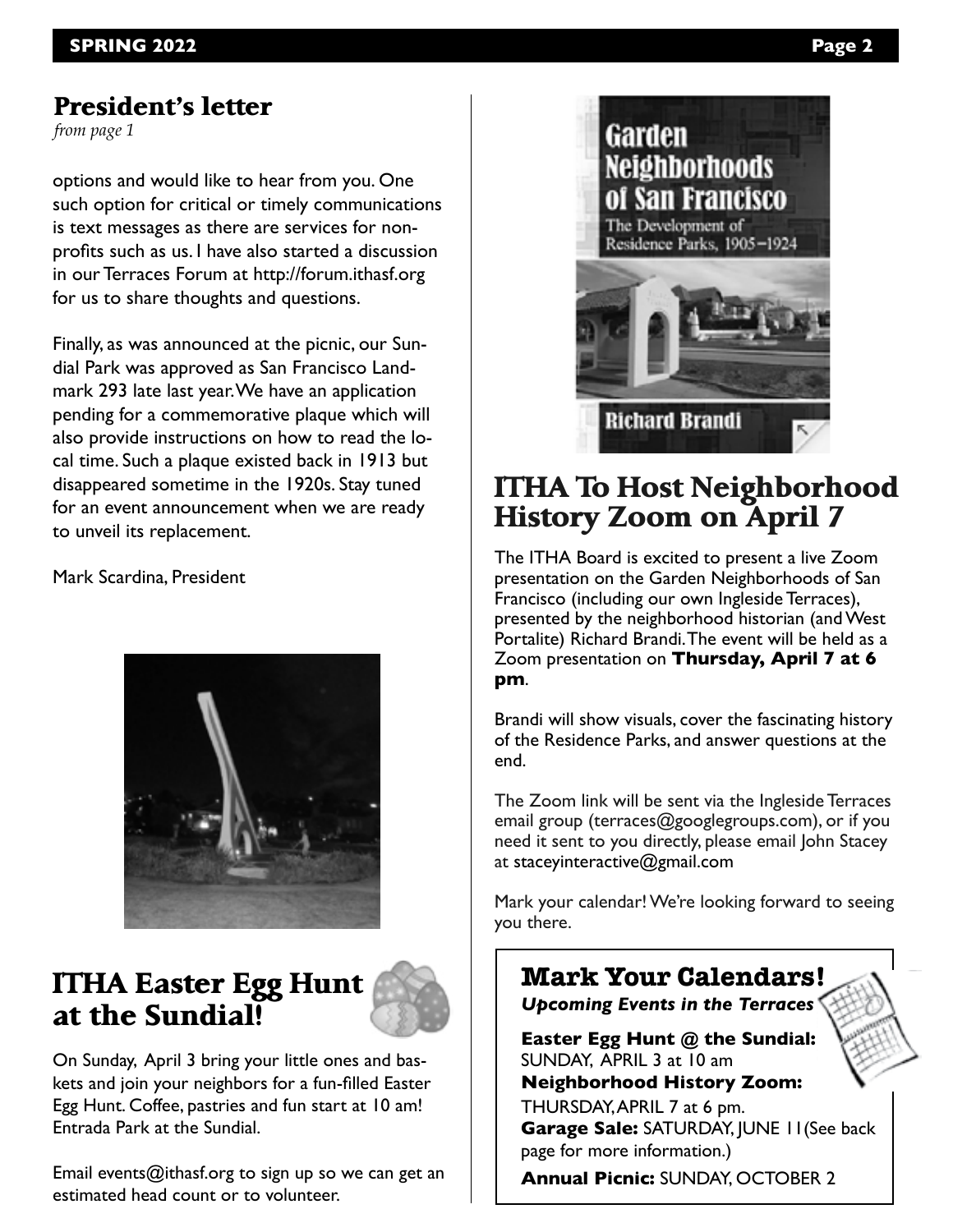



# **20 Cerritos and 340 Urbano Cowinners of the Holiday Decorating Contest**





# **Neighbors, check out the Ingleside Gallery!**

A weekend pop-up gallery featuring high-quality art made with love. Creating a space for artists and art lovers to connect.

Open Wednesday–Sunday, 3–7 pm 1507 Ocean Ave. at Miramar, SF.